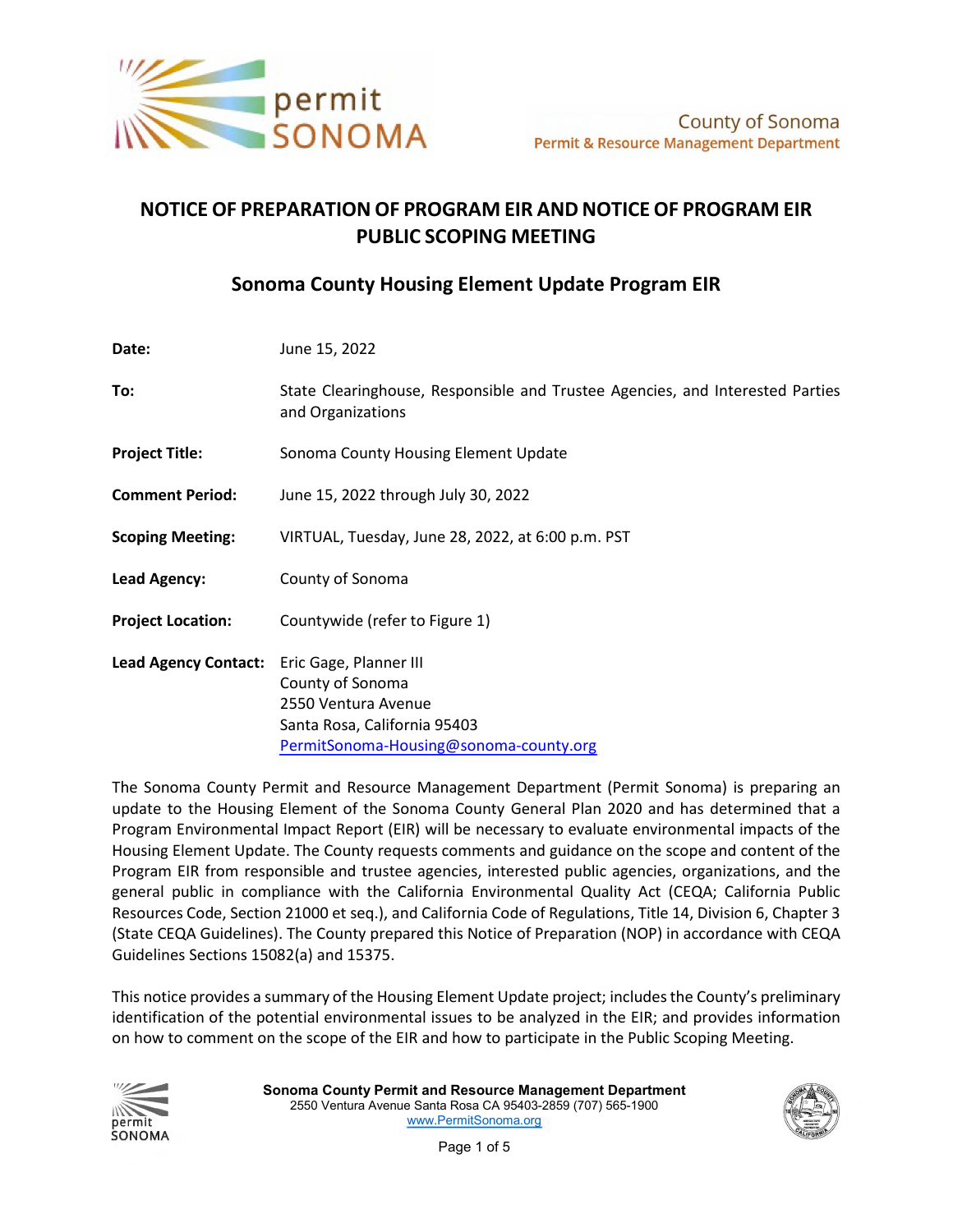The County invites any and all input and comments regarding the preparation of the Program EIR. If applicable, please indicate a contact person for your agency or organization. If your agency is a responsible agency as defined by CEQA Guidelines Section 15381, your agency may use the environmental documents prepared by the County when considering permits or approvals for action regarding the project.

### *Public Scoping Meeting:*

The County will hold a virtual scoping meeting to provide an opportunity for agency staff and interested members of the public to submit verbal comments on the scope of the environmental issues to be addressed in the EIR. The virtual scoping meeting will be held on **Tuesday, June 28, 2022, at 6:00 p.m. PST.** To join the meeting by computer or provide comment by phone, use the Zoom link or phone number on the Housing Element webpage:

[https://permitsonoma.org/regulationsandinitiatives/housing/housingelement#events.](https://permitsonoma.org/regulationsandinitiatives/housing/housingelement%23events)

The scoping meeting will begin with a presentation followed by a question and answer session. The scoping presentation will be recorded and available to view after June 30, 2022 on: [https://www.youtube.com/c/PermitSonoma/videos.](https://www.youtube.com/c/PermitSonoma/videos)

If you have questions regarding this NOP or the scoping meeting, please contact Eric Gage at 707-565- 1391 or via email at PermitSonoma-Housing@sonoma-county.org.

**Written Comments:** Please submit written comments within 30 days of the date of this notice by 5:00 p.m. on July 15, 2022, via email to [PermitSonoma-Housing@sonoma-county.org](mailto:PermitSonoma-Housing@sonoma-county.org) or by regular mail to Permit Sonoma, Attn: Eric Gage, 2550 Ventura Avenue, Santa Rosa, California 95403.

#### *Proposed Project:*

The Sonoma County Permit and Resource Management Department (Permit Sonoma) is preparing its 6<sup>th</sup> Cycle Housing Element Update, which will result in a series of zoning changes and a General Plan Amendment necessary to accommodate the County's Regional Housing Needs Allocation (RHNA). The RHNA is the number of dwelling units assigned to each jurisdiction by state and regional agencies that each city and county must plan for. The County is not responsible to construct the housing, but must identify and zone sites that can accommodate the assigned number of units for the duration of the 8-year Housing Element Cycle. For the current 5<sup>th</sup> RHNA cycle ending in 2022, the County was allocated a total of 515 units to be accommodated in its Housing Element inventory of adequate sites. The County's 6th Cycle RHNA is 3,881 dwelling units.

The Housing Element update presents a comprehensive set of housing policies and actions for the years 2023-2031 and will encompass all of unincorporated Sonoma County. The Housing Element update will be based on the County's final RHNA, which determined that the County needs to identify and zone sites for approximately 3,881 residential units, plus a buffer of some number of units to ensure ongoing compliance with the No Net Loss provisions of State housing law. The County expects to exceed the growth forecasts in General Plan 2020. Due to the anticipated increase in residents beyond current forecasts, the County has determined that a Program EIR will be the best document to comply with CEQA.

In order to accommodate as many as 3,881 new units, Sonoma County may be required to find additional sites – some in areas not previously targeted as inventory sites – as well as rezone other areas. The County



**Sonoma County Permit and Resource Management Department** 2550 Ventura Avenue Santa Rosa CA 95403-2859 (707) 565-1900 [www.PermitSonoma.org](http://www.permitsonoma.org/)

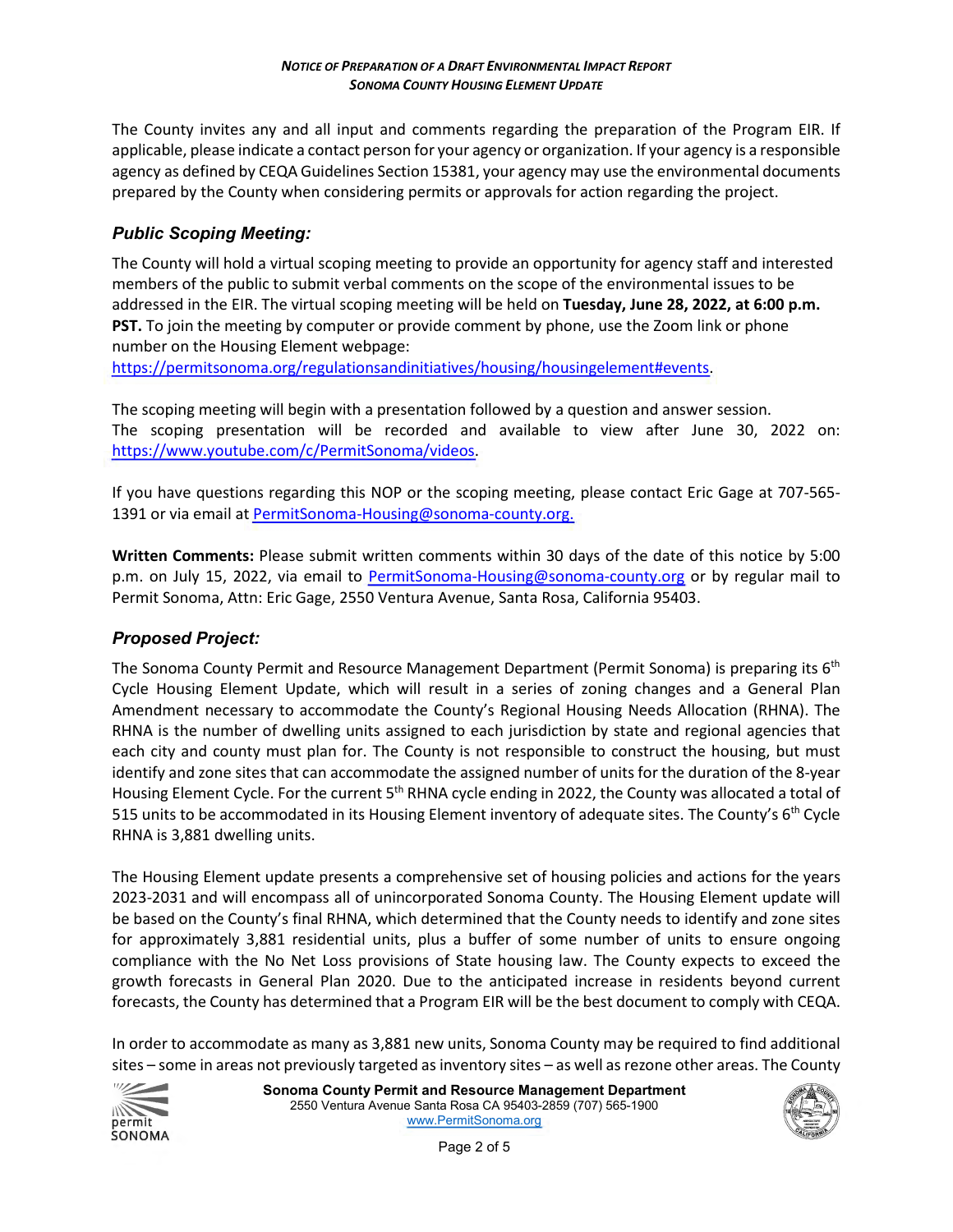

anticipates a rezoning effort targeted in designated Urban Service Areas throughout unincorporated Sonoma County and the environmental analysis will also include the proposed rezoning effort.

**Project Background:** The County of Sonoma is updating its housing element as required by State law. This process is an opportunity for the County to examine all the policies, market conditions, and other forces that contribute to an adequate supply of housing homes for everyone in the community, regardless of income.

Under California law, the housing element is one of the seven mandated elements of the general plan and must be updated on a set schedule. A housing element is required by State law ("Housing Element law") to establish policies and programs that will support the provision of an adequate housing supply for citizens of all income levels.

The housing element typically includes:

- 1. **Housing Needs Assessment**: Examine demographic, employment, and housing trends and conditions that affect the housing needs of the community.
- 2. **Evaluation of Past Performance**: Review the prior housing element to measure progress in implementing policies and programs.
- 3. **Housing Sites Inventory**: Identify locations of available sites for housing development or redevelopment to ensure that there is adequate capacity to address the Regional Housing Needs Allocation.
- 4. **Community Outreach and Engagement**: Implement a robust community outreach and engagement program, with a particular focus on outreach to traditionally underrepresented groups.
- 5. **Constraints Analysis**: Analyze and recommend remedies for existing and potential governmental and nongovernmental barriers to housing development.
- 6. **Policies and Programs**: Establish policies and programs to fulfill the identified housing needs.

In 2020, Permit Sonoma initiated the Rezoning Sites for Housing Project, and it circulated a Draft EIR for the project in May 2021 (SCH No. 2020030351). However, following circulation of that Draft EIR, Permit Sonoma determined that due to the imminent Housing Element Update it would not move forward with rezoning the 59 sites identified as a part of this effort as a separate project and instead would incorporate rezoning of these sites as one component of the broader Housing Element update. Accordingly, the Board of Supervisors did not certify the Rezoning Sites for Housing Project Draft EIR. Just as the Housing Element Update is a different project from the Rezoning Sites project, the EIR for the Housing Element Update will be a new and distinct document. To that end, the Housing Element Update EIR will incorporate some information from the Rezoning Sites Draft EIR, as appropriate, but it will be a new and distinct document that analyzes the environmental effects of the comprehensive Housing Element Update throughout the County.

**Project Location:** Housing Element policies and programs will apply countywide, and the County boundaries are shown in Figure 1.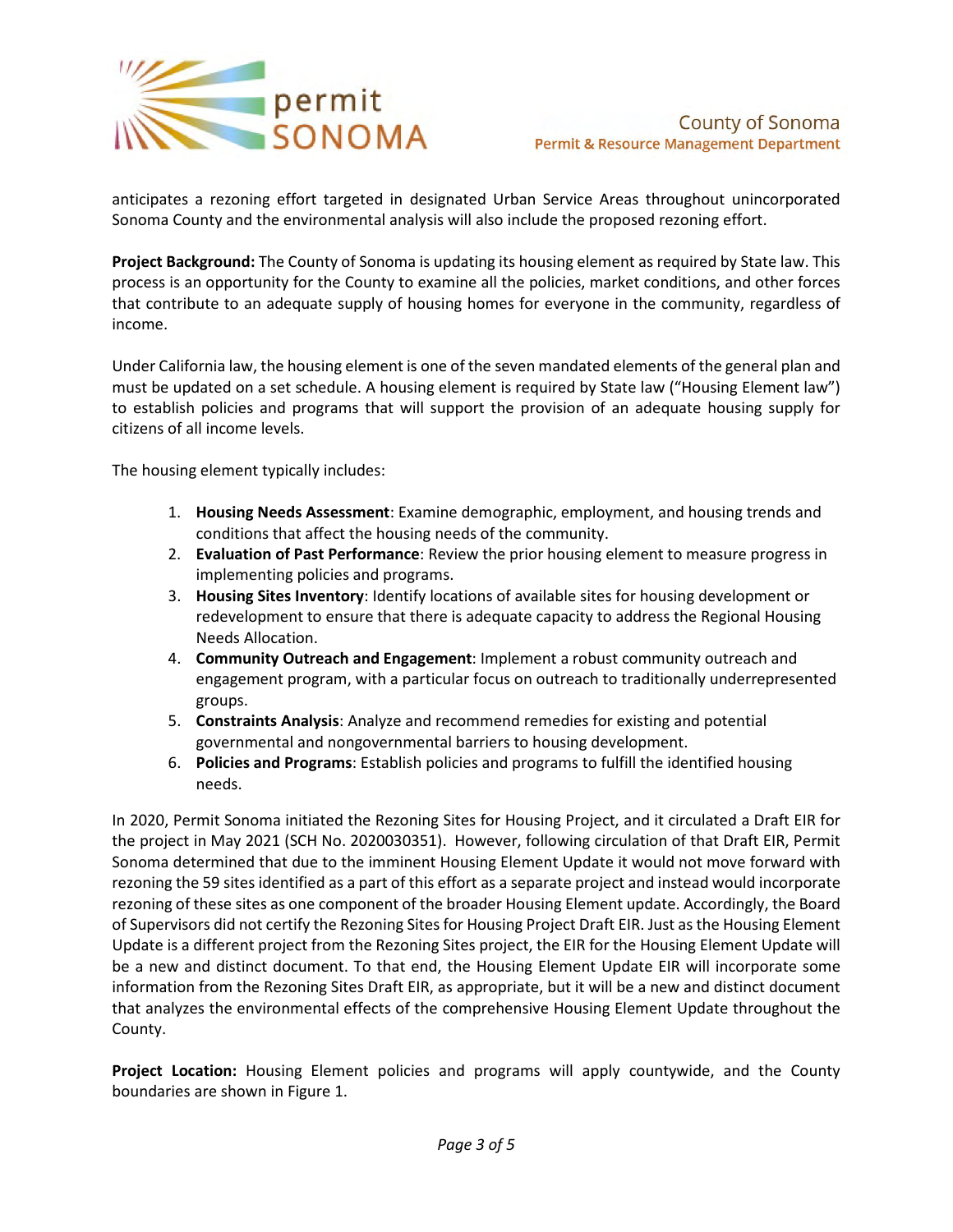

**Project Alternatives:** The EIR will evaluate a reasonable range of project alternatives that, consistent with CEQA, meet most of the project objectives and reduce or avoid potential environmental effects, including a required No Project Alternative.

**Next Steps:** The County will issue a Notice of Availability of a Draft EIR at that time to inform the public and interested agencies, groups, and individuals of how to access the Draft EIR and provide comments.

When the Draft EIR is completed, it will be available for review at Permit Sonoma, located at 2550 Ventura Avenue, Santa Rosa, California 95403 and online at: [https://permitsonoma.org/regulationsandinitiatives/housing/housingelement.](https://permitsonoma.org/regulationsandinitiatives/housing/housingelement)

### *Potential Environmental Effects:*

The EIR will describe the reasonably foreseeable and potentially significant adverse effects of the proposed project (both direct and indirect). The EIR also will evaluate the cumulative impacts of the project when considered in conjunction with other related past, present, and reasonably foreseeable future projects. The County anticipates that the proposed project could result in potentially significant environmental impacts in the following topic areas, which will be further evaluated in the EIR.

> Aesthetics/Visual Air Quality Biological Resources Cultural Resources Energy Geology and Soils Greenhouse Gas Emissions Hazards and Hazardous Materials Hydrology and Water Quality Land Use and Planning Noise Population and Housing Public Services and Recreation Transportation Tribal Cultural Resources Utilities and Service Systems Wildfire Cumulative Effects Growth Inducing Effects

 $\_6/10/2022$   $\_6/10/2022$ 

Eric Gage, Planner III Date